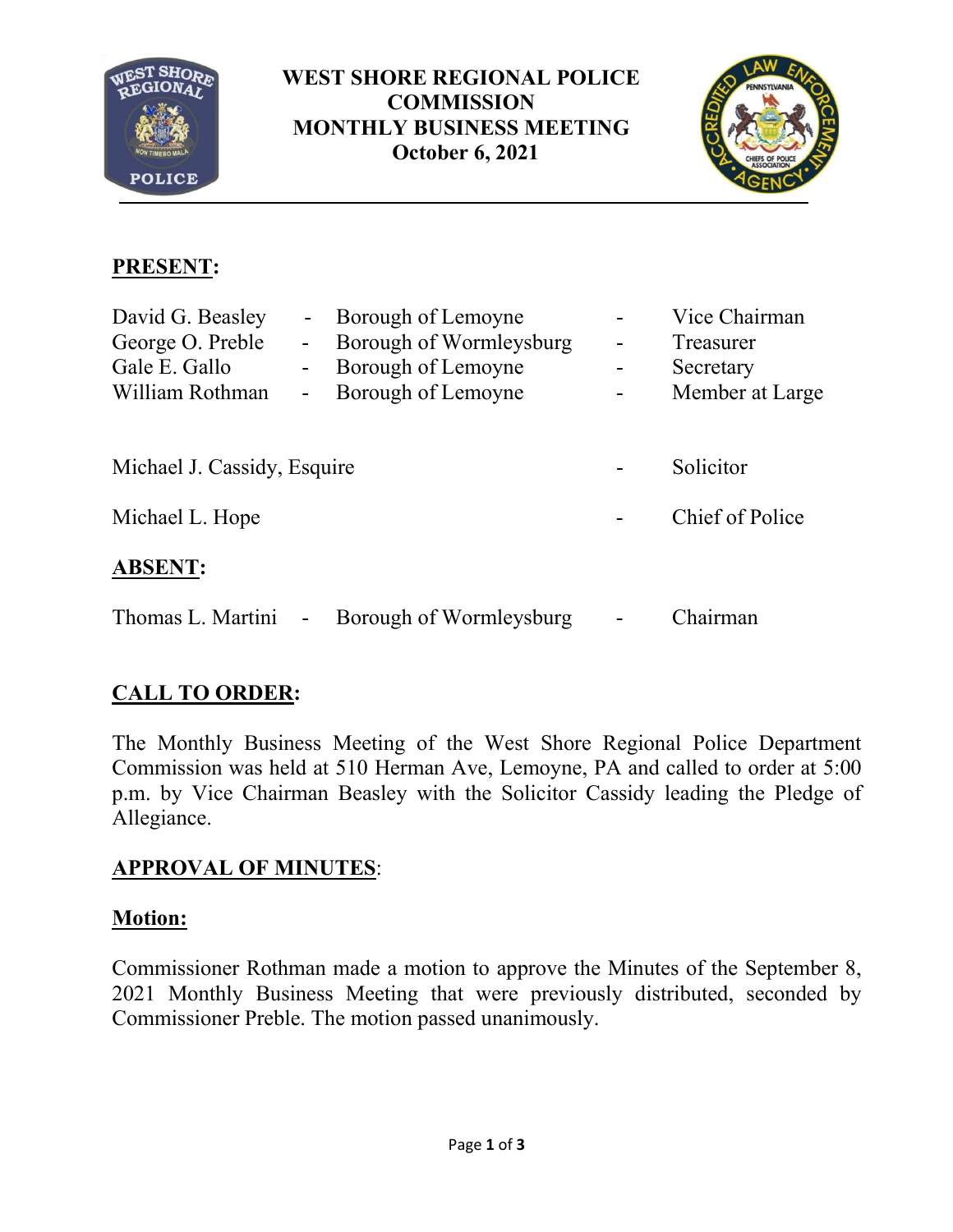## **CITIZENS/VISITORS:**

Lt. Friel along with citizen Matthew Salkowski.

## **TREASURER'S REPORT:**

Commissioner Preble reported balances of \$1,200,039.33 in the checking account, \$10,549.60 in the donation checking account and \$13,176.38 in the K9 donation account as of September 31, 2021. Commissioner Preble also reported a balance of \$288,498.93 in the Capital Reserve Fund.

### **Motion:**

Commissioner Preble made a motion to approve the September 2021 Treasurer's Report and to submit it for audit, seconded by Commissioner Gallo. The motion passed unanimously.

## **APPROVAL OF BILLS:**

| Description                         | Fund                            | Amount       |
|-------------------------------------|---------------------------------|--------------|
| 22786-22805<br><b>Draft Numbers</b> | General Fund (Accounts Payable) | \$164,373.78 |
| 13 Payroll Transactions             | General Fund (9/3/2021)         | \$44,640.48  |
| 13 Payroll Transactions             | General Fund (9/17/2021)        | \$46,635.72  |
| 11 EFT Transactions                 | General Fund (Accounts Payable) | \$8,740.22   |
| 3 Transactions                      | <b>PLGIT Credit Card</b>        | \$573.37     |
| 1 Transactions                      | <b>MERP</b>                     | \$333.74     |

### **Motion:**

Commissioner Preble made a motion to approve the September 2021 Bills and Payroll Transactions totaling \$265,297.31 seconded by Commissioner Rothman. The motion passed unanimously.